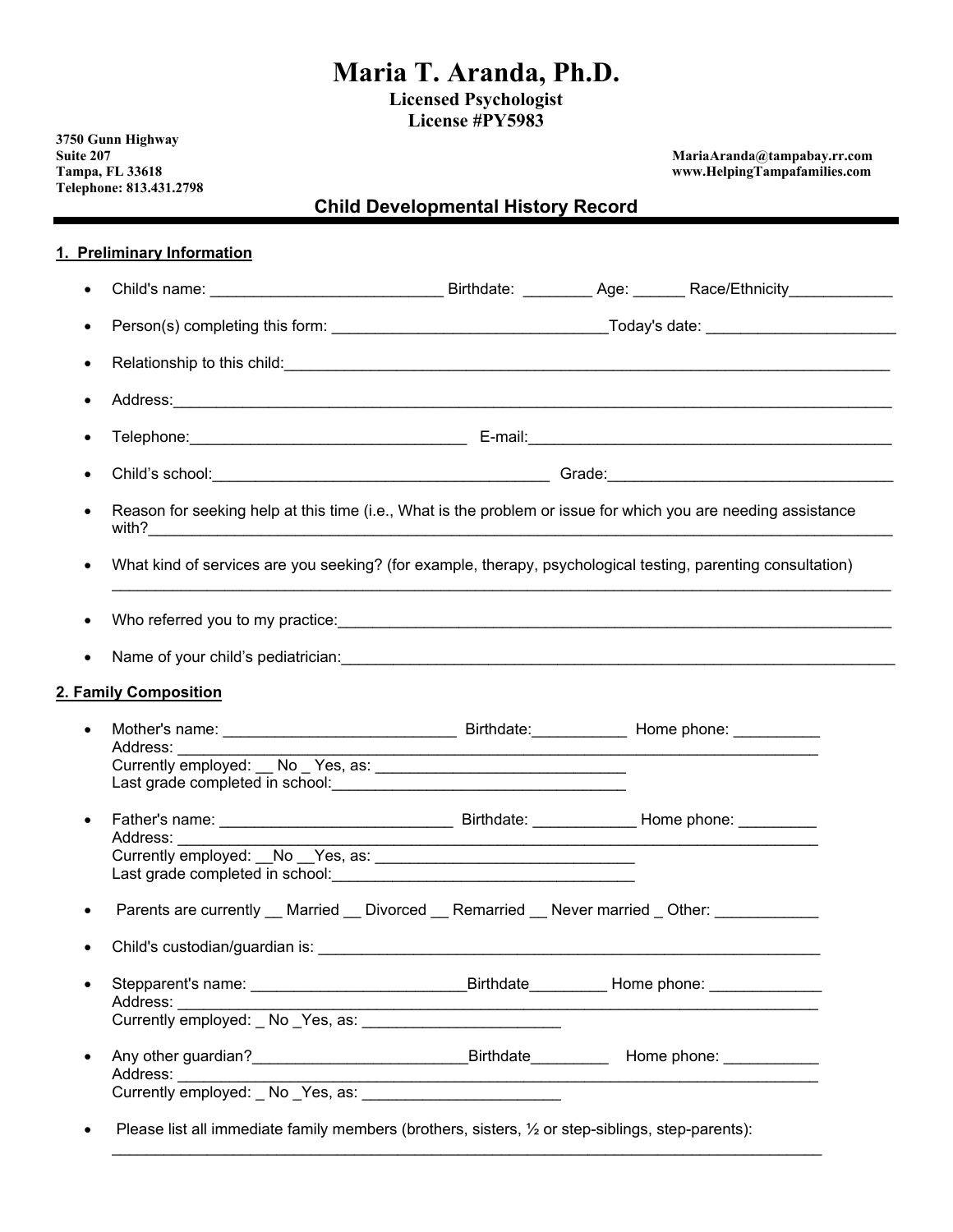• Has the child experienced any deaths in the family or other similar losses:

### **3. Developmental History**

## **Pregnancy and delivery**

| $\bullet$ |                                                                                                                                                                                                                                                              |  |  |  |  |
|-----------|--------------------------------------------------------------------------------------------------------------------------------------------------------------------------------------------------------------------------------------------------------------|--|--|--|--|
| $\bullet$ |                                                                                                                                                                                                                                                              |  |  |  |  |
| ٠         |                                                                                                                                                                                                                                                              |  |  |  |  |
| ٠         |                                                                                                                                                                                                                                                              |  |  |  |  |
| $\bullet$ | List any prescribed or over the counter medications taken during pregnancy (include vitamins)                                                                                                                                                                |  |  |  |  |
| $\bullet$ | Length of pregnancy____________                                                                                                                                                                                                                              |  |  |  |  |
| $\bullet$ | Was the child premature? _________ Weight and length at birth: __________________                                                                                                                                                                            |  |  |  |  |
| $\bullet$ | Mother's age at the time of the birth of this child____________                                                                                                                                                                                              |  |  |  |  |
| $\bullet$ | Please list any complications that occurred during the pregnancy                                                                                                                                                                                             |  |  |  |  |
|           | High blood pressure<br>Toxemia<br><b>Emotional problems</b><br>Anemia<br>__ Hospitalizations during pregnancy___________________<br>Other <u>2008 - 2008 - 2008 - 2009 - 2009 - 2009 - 2009 - 2009 - 2009 - 2009 - 2009 - 2009 - 2009 - 2009 - 2009 - 20</u> |  |  |  |  |
| $\bullet$ |                                                                                                                                                                                                                                                              |  |  |  |  |
| $\bullet$ |                                                                                                                                                                                                                                                              |  |  |  |  |
| $\bullet$ |                                                                                                                                                                                                                                                              |  |  |  |  |
| $\bullet$ |                                                                                                                                                                                                                                                              |  |  |  |  |
|           | The first few months of life                                                                                                                                                                                                                                 |  |  |  |  |
|           | Breast-fed?_____________ If so, for how long?___________                                                                                                                                                                                                     |  |  |  |  |
|           | Any allergies?                                                                                                                                                                                                                                               |  |  |  |  |
| $\bullet$ | Were there any difficulties during the baby's first few months? If yes, please check and describe:                                                                                                                                                           |  |  |  |  |
|           | alertness<br>feeding<br>sleeping<br>activity level<br>jaundice<br>movement                                                                                                                                                                                   |  |  |  |  |
| $\bullet$ |                                                                                                                                                                                                                                                              |  |  |  |  |
|           |                                                                                                                                                                                                                                                              |  |  |  |  |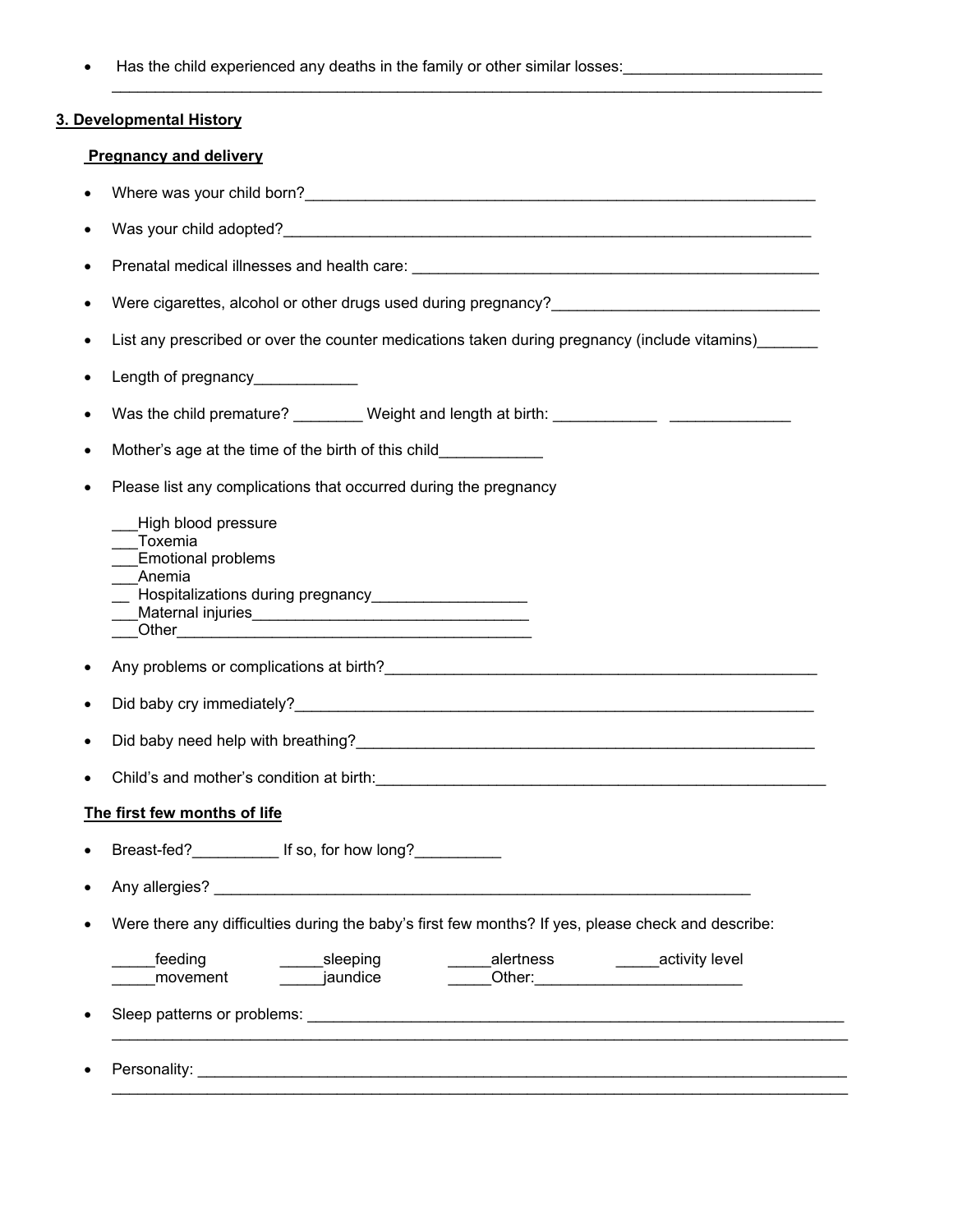**Developmental Milestones**: At what age did this child do each of these?

| Stayed dry all day:___________________                                                                                                                                                                                               |            |            |     |                         |
|--------------------------------------------------------------------------------------------------------------------------------------------------------------------------------------------------------------------------------------|------------|------------|-----|-------------------------|
| Stayed dry all night:                                                                                                                                                                                                                |            |            |     |                         |
| Did bed-wetting occur after toilet-training?                                                                                                                                                                                         | Yes        | No         |     | If yes, until what age? |
| Did bed-spoiling occur after toilet training?                                                                                                                                                                                        | <b>Yes</b> | No         |     | If yes, until what age? |
|                                                                                                                                                                                                                                      |            |            |     |                         |
| Were there any medical reasons for bed-wetting?                                                                                                                                                                                      |            | <b>Yes</b> | No  | If yes, please describe |
|                                                                                                                                                                                                                                      |            |            |     |                         |
| Age when child said first word understandable to strangers:                                                                                                                                                                          |            |            |     |                         |
| Age when child spoke 3 or more word phrases understandable to a stranger:                                                                                                                                                            |            |            |     |                         |
| Any speech, hearing, or language difficulties: <b>Manual Company of the set of the set of the set of the set of the set of the set of the set of the set of the set of the set of the set of the set of the set of the set of th</b> |            |            |     |                         |
|                                                                                                                                                                                                                                      |            |            |     |                         |
| During the child's first four years, were there any difficulties in the following areas?                                                                                                                                             |            |            |     |                         |
| Eating                                                                                                                                                                                                                               | Yes        |            | No  |                         |
| <b>Motor Skills</b>                                                                                                                                                                                                                  | Yes        |            | No  |                         |
| Sleeping too much                                                                                                                                                                                                                    | <b>Yes</b> |            | No  |                         |
| Sleeping too little                                                                                                                                                                                                                  | Yes        |            | No  |                         |
| Temper tantrums                                                                                                                                                                                                                      | Yes        |            | No  |                         |
| Failure to thrive                                                                                                                                                                                                                    | Yes        |            | No  |                         |
| Separating from parents                                                                                                                                                                                                              | Yes        |            | No  |                         |
| <b>Excessive Crying</b>                                                                                                                                                                                                              | Yes        |            | No. |                         |
| Colic                                                                                                                                                                                                                                | Yes        |            | No  |                         |
| Temperamental factors:                                                                                                                                                                                                               |            |            |     |                         |
| Please describe your child's temperament as a toddler/preschooler:                                                                                                                                                                   |            |            |     |                         |
| High Activity level, unusually active                                                                                                                                                                                                | Yes        |            | No  |                         |
| Impulsive                                                                                                                                                                                                                            | Yes        |            | No. |                         |
| Fearful/Inhibited                                                                                                                                                                                                                    | Yes        |            | No  |                         |
| Anxious in new situations or new people Yes                                                                                                                                                                                          |            |            | No  |                         |
| Accident prone <b>Accident</b> Prone <b>Property</b>                                                                                                                                                                                 |            |            | No  |                         |
| Short attention span                                                                                                                                                                                                                 | Yes        |            | No  |                         |
| Irritable                                                                                                                                                                                                                            | Yes        |            | No  |                         |
| Poor adaptation to change                                                                                                                                                                                                            | Yes        |            | No  |                         |
| Colic                                                                                                                                                                                                                                | Yes        |            | No. |                         |
| Frequent temper tantrums                                                                                                                                                                                                             | Yes        |            | No  |                         |
| <b>Eating Problems</b>                                                                                                                                                                                                               | Yes        |            | No  |                         |
| <b>Sleep Problems</b>                                                                                                                                                                                                                | Yes        |            | No  |                         |
| <b>Clumsiness</b>                                                                                                                                                                                                                    | Yes        |            | No  |                         |
| Rigid, tense instead of cuddly                                                                                                                                                                                                       | Yes        |            | No  |                         |
| Is there anything else that may describe your child as a toddler:                                                                                                                                                                    |            |            |     |                         |
|                                                                                                                                                                                                                                      |            |            |     |                         |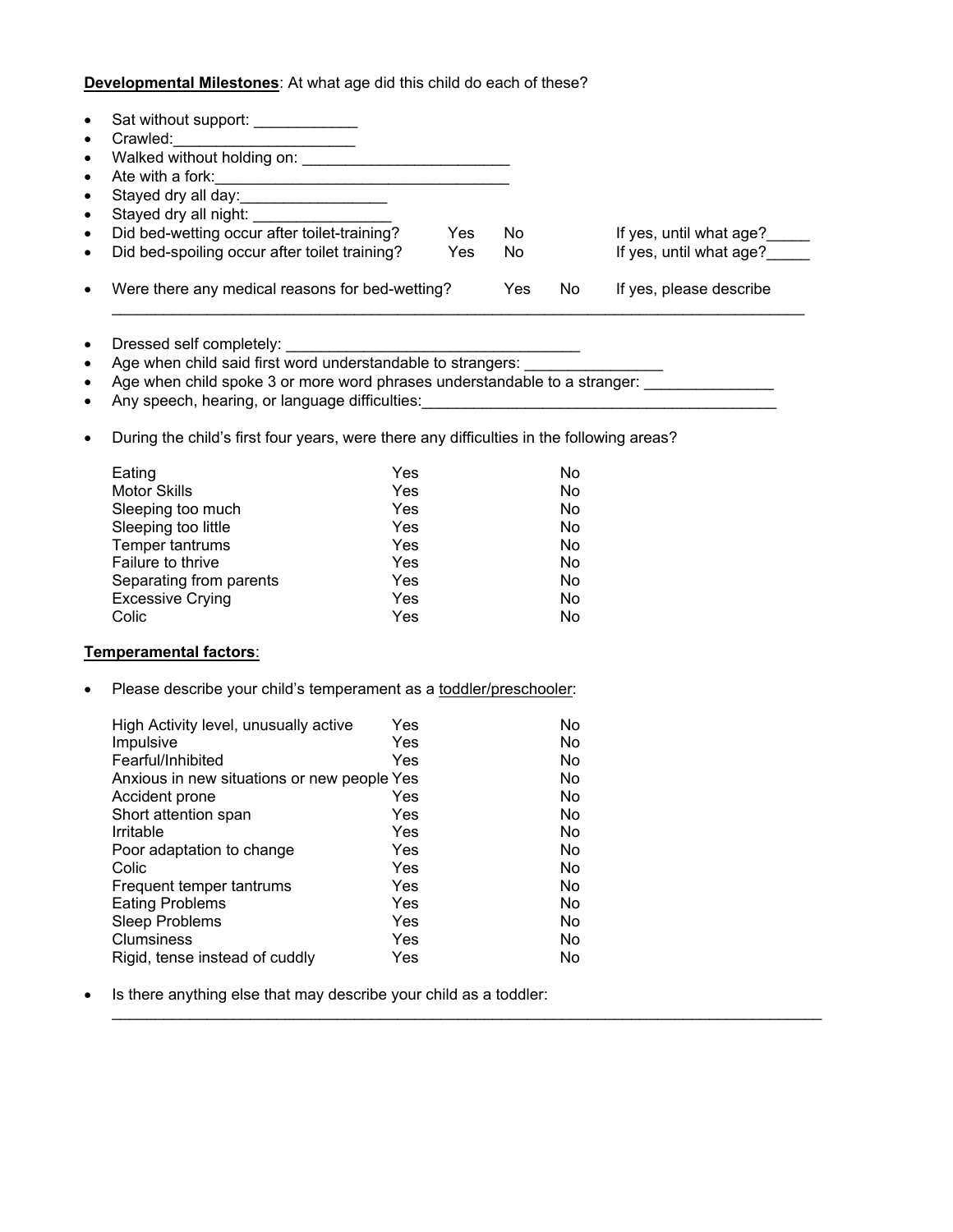#### **Environmental Risk Factors**:

Did your child experience any of the following:

| Significant loss or                |     |    |
|------------------------------------|-----|----|
| separation from a loved one        | Yes | No |
| Sexual Abuse                       | Yes | No |
| <b>Physical Abuse</b>              | Yes | No |
| <b>Emotional Abuse</b>             | Yes | No |
| Violence in the family             | Yes | No |
| <b>Neglect</b>                     | Yes | No |
| <b>Extreme family stress</b>       | Yes | No |
| Economic problems/financial stress | Yes | No |
| Poor diet                          | Yes | No |
| Exposure to heavy metals (lead)    | Yes | No |
|                                    |     |    |

Were there any other traumas during the child's childhood? If yes, please describe:

#### **4. Health**

 List all childhood illnesses, hospitalizations, medications, allergies, head trauma, important accidents and injuries, surgeries, periods of loss of consciousness, convulsions/seizures, and other medical conditions.

| Condition | Age | Treated by whom? | Consequences? |
|-----------|-----|------------------|---------------|
|           |     |                  |               |
|           |     |                  |               |

 $\mathcal{L}_\mathcal{L} = \{ \mathcal{L}_\mathcal{L} = \{ \mathcal{L}_\mathcal{L} = \{ \mathcal{L}_\mathcal{L} = \{ \mathcal{L}_\mathcal{L} = \{ \mathcal{L}_\mathcal{L} = \{ \mathcal{L}_\mathcal{L} = \{ \mathcal{L}_\mathcal{L} = \{ \mathcal{L}_\mathcal{L} = \{ \mathcal{L}_\mathcal{L} = \{ \mathcal{L}_\mathcal{L} = \{ \mathcal{L}_\mathcal{L} = \{ \mathcal{L}_\mathcal{L} = \{ \mathcal{L}_\mathcal{L} = \{ \mathcal{L}_\mathcal{$ 

Did your child experience any of the following:

| Allergies                                                                                       | Yes | No        |     |           |
|-------------------------------------------------------------------------------------------------|-----|-----------|-----|-----------|
| Asthma                                                                                          | Yes | No        |     |           |
| Ear infections                                                                                  | Yes | No        |     |           |
| Encephalitis                                                                                    | Yes | <b>No</b> |     |           |
| Meningitis                                                                                      | Yes | <b>No</b> |     |           |
| <b>Fainting Spells/blackouts</b>                                                                | Yes | No        |     |           |
| Careless accidents/frequent falling                                                             | Yes | No        |     |           |
| Frequent emergency room visits                                                                  | Yes | <b>No</b> |     |           |
| <b>Broken bones</b>                                                                             | Yes | No        |     |           |
| Hospitalized for any reason                                                                     | Yes | No        |     |           |
| Loss of consciousness                                                                           | Yes | No.       |     |           |
| Seizures                                                                                        | Yes | <b>No</b> |     |           |
| Speech problems                                                                                 | Yes | No        |     |           |
| Anemia                                                                                          | Yes | <b>No</b> |     |           |
| Heart problems                                                                                  | Yes | No        |     |           |
| Breath holding spell                                                                            | Yes | No        |     |           |
| Coordination problems                                                                           | Yes | No        |     |           |
| <b>Staring spells</b>                                                                           | Yes | No        |     |           |
| Swallowing/sucking problems                                                                     | Yes | No        |     |           |
| Has the child ever been on long-term medication (more than 6 months)?<br>If yes, please explain |     |           | Yes | <b>No</b> |
| Has this child ever had a neurological exam?<br>If yes, please explain                          |     |           | Yes | No        |
| Has your child had x-rays or special x-rays such as:                                            |     | CAT Scan  | MRI | Other     |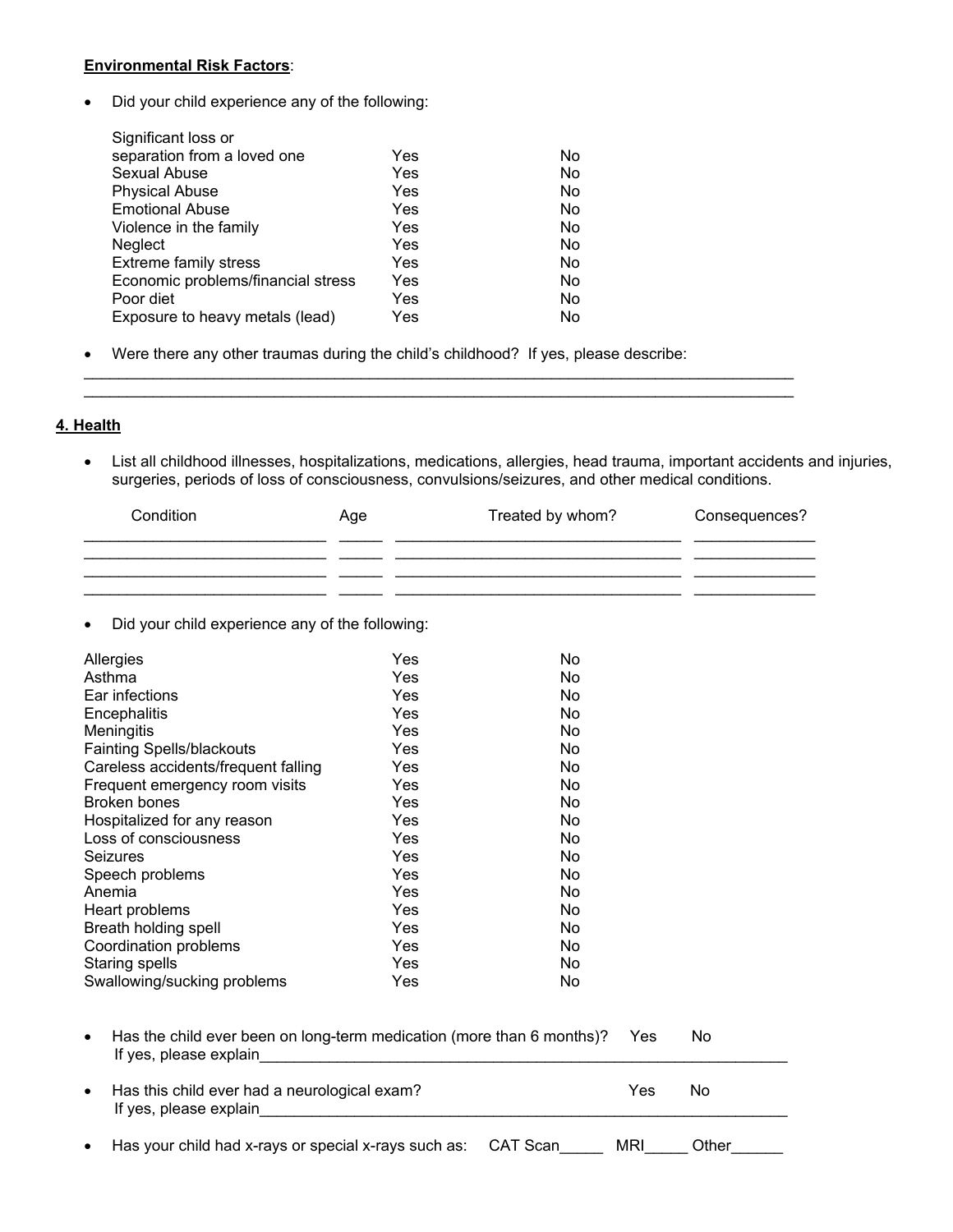|               | If yes, please explain                                                                                           | Has your child ever had a psychiatric or psychological exam?                                                                                                                                                                              |  |                   | <b>Yes</b><br>No |               |
|---------------|------------------------------------------------------------------------------------------------------------------|-------------------------------------------------------------------------------------------------------------------------------------------------------------------------------------------------------------------------------------------|--|-------------------|------------------|---------------|
| $\bullet$     | Has this child ever seen a psychologist, counselor or therapist for counseling? Yes No<br>If yes, please explain |                                                                                                                                                                                                                                           |  |                   |                  |               |
| $\bullet$     |                                                                                                                  | Describe your child's <b>current</b> sleeping patterns: <b>Construction and the construction of the construction of the construction of the construction of the construction of the construction of the construction of the construct</b> |  |                   |                  |               |
| $\bullet$     |                                                                                                                  |                                                                                                                                                                                                                                           |  |                   |                  |               |
| $\bullet$     |                                                                                                                  |                                                                                                                                                                                                                                           |  |                   |                  |               |
| ٠             |                                                                                                                  | Do you have concerns about your child's eating or feeding habits?__________________________________                                                                                                                                       |  |                   |                  |               |
|               |                                                                                                                  |                                                                                                                                                                                                                                           |  |                   |                  |               |
| ٠             |                                                                                                                  |                                                                                                                                                                                                                                           |  |                   |                  |               |
| ٠             |                                                                                                                  | Please provide the name of your child's current pediatrician: [11] Please provide the name of your child's current pediatrician:                                                                                                          |  |                   |                  |               |
|               |                                                                                                                  | Any other service providers past or present (OT, PT, Speech/Language)?_____________________________                                                                                                                                       |  |                   |                  |               |
|               |                                                                                                                  |                                                                                                                                                                                                                                           |  |                   |                  |               |
|               |                                                                                                                  |                                                                                                                                                                                                                                           |  |                   |                  |               |
| 5. Residences |                                                                                                                  |                                                                                                                                                                                                                                           |  |                   |                  |               |
| Homes         |                                                                                                                  |                                                                                                                                                                                                                                           |  |                   |                  |               |
| Dates<br>From | To                                                                                                               | Location<br><u>. 2000 - 2000 - 2000 - 2000 - 2000 - 2000 - 2000 - 2000 - 2000 - 2000 - 2000 - 2000 - 2000 - 2000 - 2000 - 20</u>                                                                                                          |  | Reason for moving | With whom        | Any problems? |
|               |                                                                                                                  | <u> 1944 - Johann Stoff, amerikan bestemminger (f. 1954)</u><br>Residential placements, institutional placements, or foster care (if applicable)                                                                                          |  |                   |                  |               |
| Dates<br>From |                                                                                                                  | To Program name or location Reason for placement                                                                                                                                                                                          |  |                   |                  | Problems?     |
|               |                                                                                                                  |                                                                                                                                                                                                                                           |  |                   |                  |               |
|               | <b>6. Educational Experiences</b>                                                                                |                                                                                                                                                                                                                                           |  |                   |                  |               |
|               |                                                                                                                  | School (Name, district, address, phone)                                                                                                                                                                                                   |  | Grade             | Age              | Teacher       |
|               |                                                                                                                  |                                                                                                                                                                                                                                           |  |                   |                  |               |
|               |                                                                                                                  |                                                                                                                                                                                                                                           |  |                   |                  |               |
|               |                                                                                                                  |                                                                                                                                                                                                                                           |  |                   |                  |               |

Please indicate if any of the following are applicable:

| Failed any grades         | Yes | No             |
|---------------------------|-----|----------------|
| Retained in grade         | Yes | No             |
| Skipped a grade           | Yes | No             |
| Took special classes      | Yes | No             |
| Evaluated by school       | Yes | <b>No</b>      |
| Labeled by school         | Yes | No             |
| Had learning difficulties | Yes | N <sub>0</sub> |
|                           |     |                |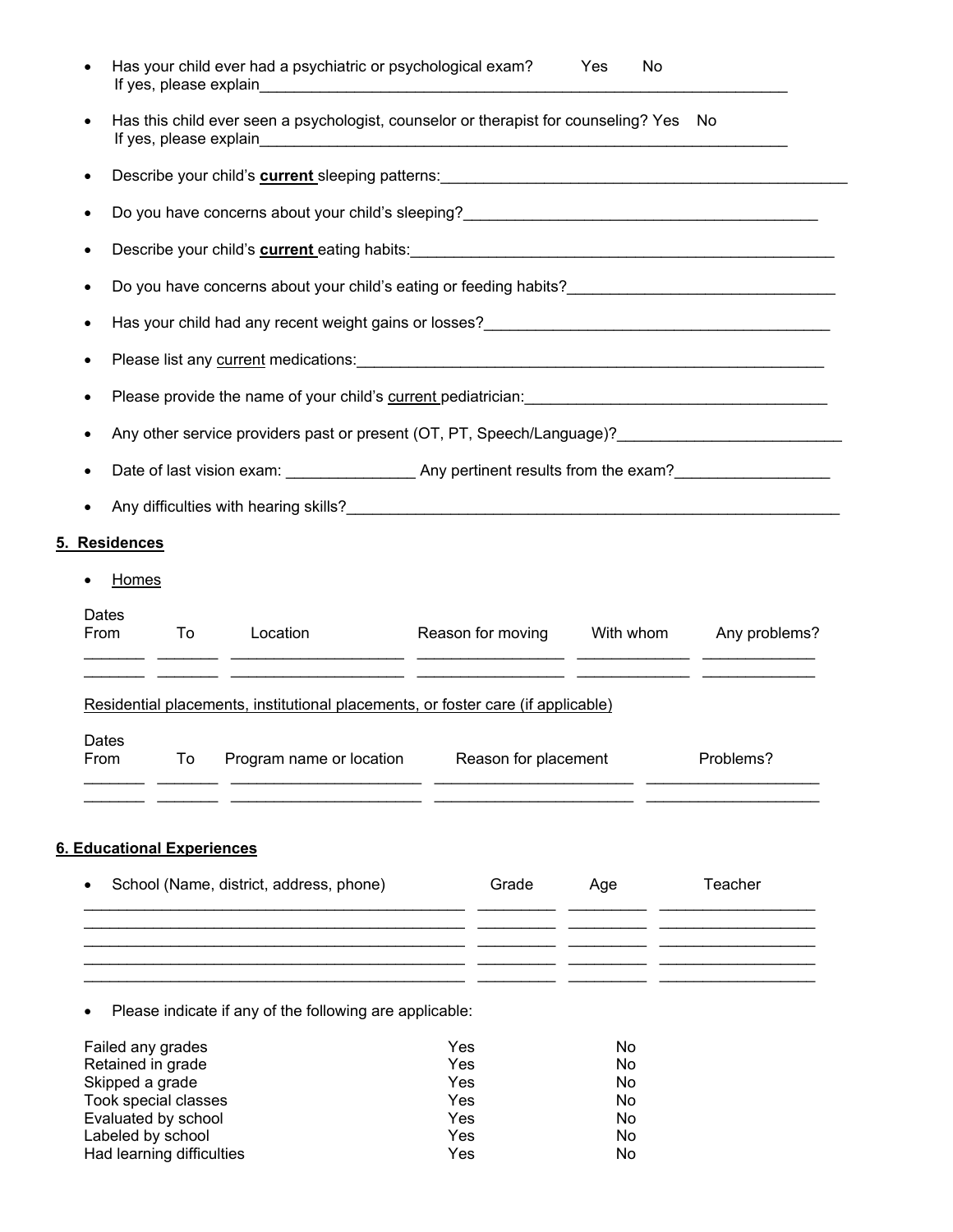| Yes<br>No.<br>Yes<br>No.<br>Yes<br>No.<br>Yes<br>No.<br>Yes<br>No<br>Yes<br>No.<br>Yes<br>No.<br>Yes<br>No. |            |
|-------------------------------------------------------------------------------------------------------------|------------|
|                                                                                                             |            |
|                                                                                                             |            |
|                                                                                                             |            |
|                                                                                                             |            |
|                                                                                                             |            |
|                                                                                                             |            |
|                                                                                                             |            |
|                                                                                                             |            |
| Yes<br>No.                                                                                                  |            |
| Yes<br>No.                                                                                                  |            |
| Yes<br>No.                                                                                                  |            |
| Yes<br>No.                                                                                                  |            |
| Yes<br>No.                                                                                                  |            |
| Yes<br>No.                                                                                                  |            |
| No.                                                                                                         |            |
|                                                                                                             |            |
| No                                                                                                          |            |
|                                                                                                             |            |
|                                                                                                             | Yes<br>Yes |

\_\_\_\_\_\_\_\_\_\_\_\_\_\_\_\_\_\_\_\_\_\_\_\_\_\_\_\_\_\_\_\_\_\_\_\_\_\_\_\_\_\_\_\_\_\_\_\_\_\_\_\_\_\_\_\_\_\_\_\_\_\_\_\_\_\_\_\_\_\_\_\_\_\_\_\_\_\_\_\_\_\_\_\_

- Describe the child's academic progress thus far:\_\_\_\_\_\_\_\_\_\_\_\_\_\_\_\_\_\_\_\_\_\_\_\_\_\_\_\_\_\_\_\_\_\_\_\_\_\_\_\_\_\_\_\_\_\_
- Has your child ever had an Individualized Educational Plan (IEP)?\_\_\_\_\_\_\_\_\_\_\_\_\_\_\_\_\_\_\_\_\_\_\_\_\_\_\_\_\_\_\_\_

#### **7. Current Emotional/Behavioral Functioning**

Describe your child's behavior by circling the frequency:

| Happy                         | rarely | sometimes | often |
|-------------------------------|--------|-----------|-------|
| Sad                           | rarely | sometimes | often |
| Angry                         | rarely | sometimes | often |
| Shy                           | rarely | sometimes | often |
| Restless                      | rarely | sometimes | often |
| Temper                        | rarely | sometimes | often |
| Stubborn                      | rarely | sometimes | often |
| Immature                      | rarely | sometimes | often |
| Jealous                       | rarely | sometimes | often |
| Tantrums                      | rarely | sometimes | often |
| <b>High Activity level</b>    | rarely | sometimes | often |
| Does not want to leave parent | rarely | sometimes | often |
| Cooperative                   | rarely | sometimes | often |
| Affectionate                  | rarely | sometimes | often |
| Aggressive                    | rarely | sometimes | often |
| Indifferent                   | rarely | sometimes | often |
| Cries often                   | rarely | sometimes | often |
| Withdrawn                     | rarely | sometimes | often |
| Plays alone                   | rarely | sometimes | often |
| Plays with other kids         | rarely | sometimes | often |
| Difficult to discipline       | rarely | sometimes | often |
| Not afraid of strangers       | rarely | sometimes | often |
| Poor attention/distractible   | rarely | sometimes | often |
| Unusual fears or routines     | rarely | sometimes | often |

- Is your child more anxious or shy than other children his/her age?\_\_\_\_\_\_\_\_\_\_\_\_\_\_\_\_\_\_\_\_\_\_\_\_\_\_\_\_\_\_\_\_\_\_
- Is your child more worried than other children his/her age?<br>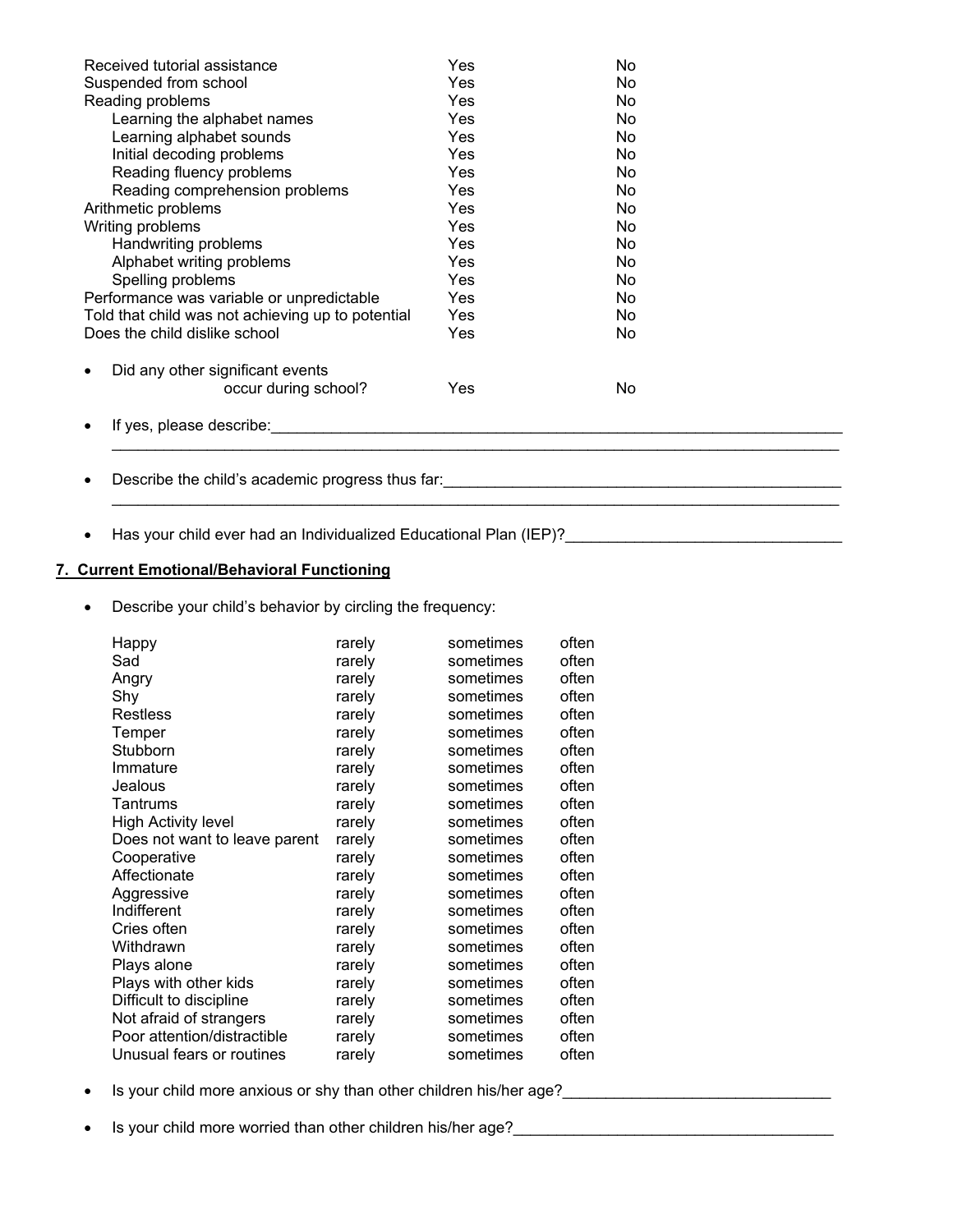# **8. Recreational**

|           | Play with family only?<br>Play alone?<br>Play with older children?<br>Play with same age children?<br>Play with younger children? | Yes<br>Yes<br>Yes<br>Yes<br>Yes | No<br><b>No</b><br>No<br>No<br>No                                                                                                                     |  |  |
|-----------|-----------------------------------------------------------------------------------------------------------------------------------|---------------------------------|-------------------------------------------------------------------------------------------------------------------------------------------------------|--|--|
|           |                                                                                                                                   |                                 |                                                                                                                                                       |  |  |
|           |                                                                                                                                   |                                 | How much video/screen time does your child consume on a weekday? __________________________________                                                   |  |  |
|           |                                                                                                                                   |                                 |                                                                                                                                                       |  |  |
|           |                                                                                                                                   |                                 |                                                                                                                                                       |  |  |
|           | 8. Current Home Environment                                                                                                       |                                 |                                                                                                                                                       |  |  |
|           |                                                                                                                                   |                                 |                                                                                                                                                       |  |  |
| $\bullet$ |                                                                                                                                   |                                 |                                                                                                                                                       |  |  |
|           |                                                                                                                                   |                                 | ,我们也不能在这里的人,我们也不能在这里的人,我们也不能在这里的人,我们也不能在这里的人,我们也不能在这里的人,我们也不能在这里的人,我们也不能在这里的人,我们也                                                                     |  |  |
|           |                                                                                                                                   |                                 | Are there any firearms in the house?<br>The matter of the contract of the contract of the contract of the contract of the contract of the contract of |  |  |
|           |                                                                                                                                   |                                 |                                                                                                                                                       |  |  |
|           |                                                                                                                                   |                                 | Approximately, how many hours does your child spend on digital media (i.e., "screens:" TV, computer, IPAD,                                            |  |  |
|           | 9. Extended Family History                                                                                                        |                                 |                                                                                                                                                       |  |  |
|           |                                                                                                                                   |                                 | Has any individual in the child's immediate or extended family ever been diagnosed with the following:                                                |  |  |
|           | Learning Disabilities?                                                                                                            |                                 |                                                                                                                                                       |  |  |
|           | AD/HD?                                                                                                                            |                                 |                                                                                                                                                       |  |  |
|           | Epilepsy/Seizures?                                                                                                                |                                 |                                                                                                                                                       |  |  |
|           | Anxiety?                                                                                                                          |                                 |                                                                                                                                                       |  |  |
|           | Depression?                                                                                                                       |                                 |                                                                                                                                                       |  |  |
|           | Manic-Depression?                                                                                                                 |                                 |                                                                                                                                                       |  |  |
|           | Substance abuse?                                                                                                                  |                                 |                                                                                                                                                       |  |  |
|           | Any other diagnosis?                                                                                                              |                                 |                                                                                                                                                       |  |  |